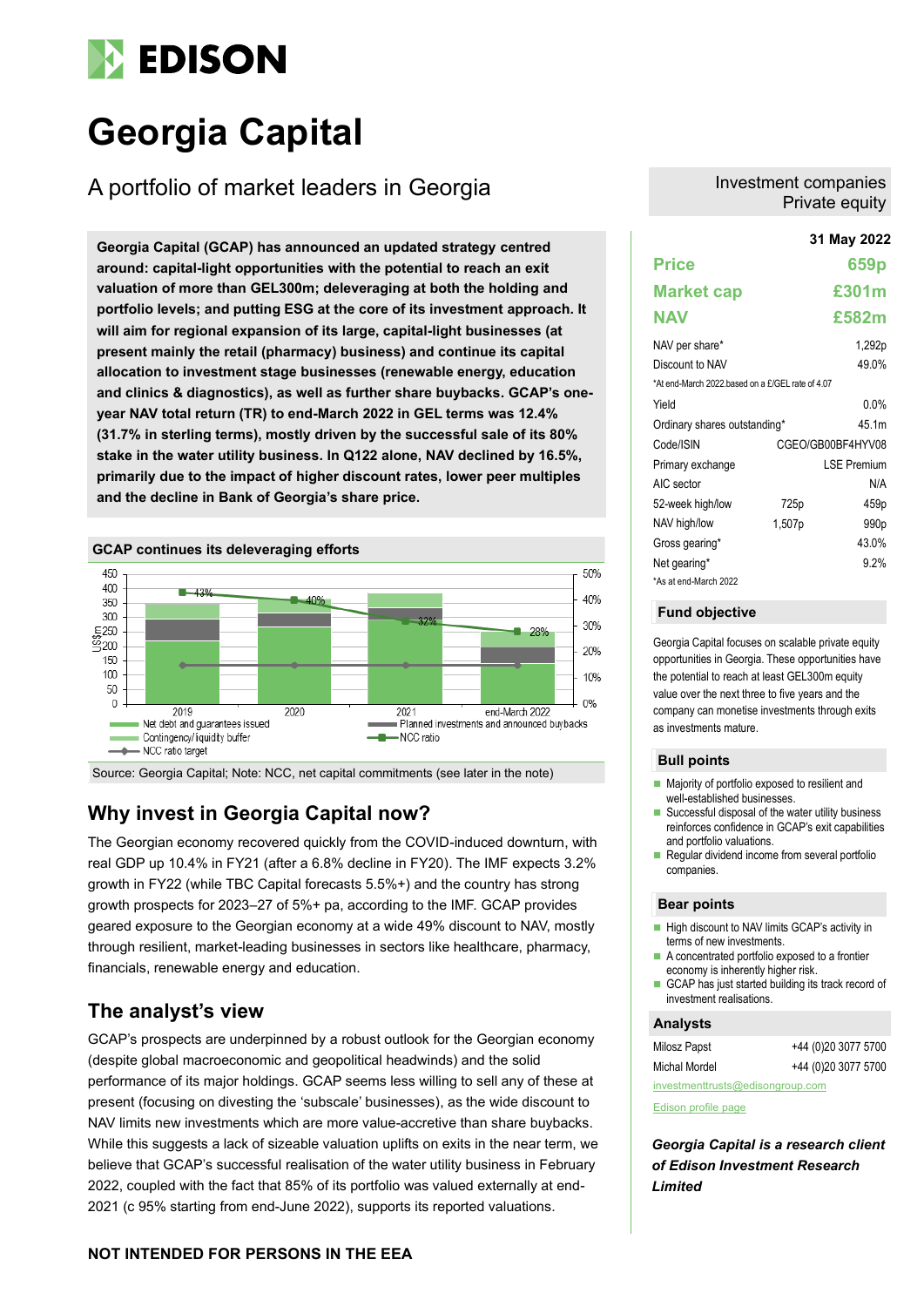

# **Market outlook: Brisk recovery from COVID-19**

The Georgian economy has remained in a consistent long-term growth trend over the 15+ years to 2019, driven by broad-based reforms in economic management and governance following the 'Rose Revolution' in 2003, with real GDP growing at an impressive 5.6% CAGR between 2002 and 2019 (fuelled by private investments supported by foreign direct investment (FDI) and consumption).

While GDP declined by 6.8% in 2020, the economy recovered swiftly from the COVID-19 downturn, with growth of 10.4% in 2021 (bringing it above the 2019 level) and 14.4% y-o-y in Q122. This was driven by fiscal support and commercial lending boosting domestic demand, but also by strong export recovery and high remittances. Meanwhile, the National Bank of Georgia (NBG) increased its refinancing rate to 11% currently from 8% at end-2020 to curb inflation, which was 12.8% in April 2022 (albeit mostly due to high food and energy prices, with core inflation at 5.3%). Current account deficit is an inherent characteristic of the Georgian economy, with 9.8% in 2021 (versus 12.4% in 2020) and 5.5–12.5% since 2010. Historically, this was mostly covered by FDI, but last year it was largely debt financed. Total public debt to GDP improved to 49.4% in 2021 from 59.9% in 2020 (with external public debt at 39.8% versus 47.5% in 2020), according to GCAP citing Georgia's Ministry of Finance and NBG.

In its April 2022 economic outlook report, IMF forecast Georgia's real GDP growth at 3.2% in 2022. While this forecast may not fully capture recent concerns about an increasing risk of a recession in Europe, we note that there are a number of factors supporting the Georgian economy this year, such as strong remittances (up 58.8% y-o-y in April 2022, partially driven by immigration from Russia) and growth in exports (up 34.5% y-o-y from January to April 2022, 10.1% in April 2022 alone from a high base), including a positive impact of cargo re-direction from the northern route. We also note the appreciation of Georgian Lari (c 7% against the euro year-to-date). Consequently, local brokers expect a higher real GDP growth rate, eg TBC Capital at 5.5%+ (which is also aligned with GCAP's expectations of at least 4–5%).

For 2023, the IMF forecasts 5.8% growth, while by 2027 it expects 5.2% per year, which is above expected growth in emerging and developing Europe (1.3% and 2.4%, respectively), as well as the broad group of emerging markets and developing economies (4.4% and 4.3%, respectively). Georgia's current credit ratings are Moody's Ba2 (negative outlook), S&P Global BB (stable), Fitch Ratings BB (stable).



#### **Exhibit 1: Georgia's historical and forecast real GDP growth**

Source: IMF Economic Outlook April 2022, TBC Capital. Note: \*IMF forecast 3.2%, TBC Capital forecast 5.5%+. \*\*IMF forecast.

### **Tourism revenues expected to reach 75% of 2019 level this year**

Georgia experienced a further recovery in tourism revenues, which in April 2022 were 71% of the 2019 level (19% in April 2021), according to Galt [& Taggart](https://api.galtandtaggart.com/sites/default/files/2022-05/report/tourism-market-watch-april-2022-eng.pdf) Research which expects tourism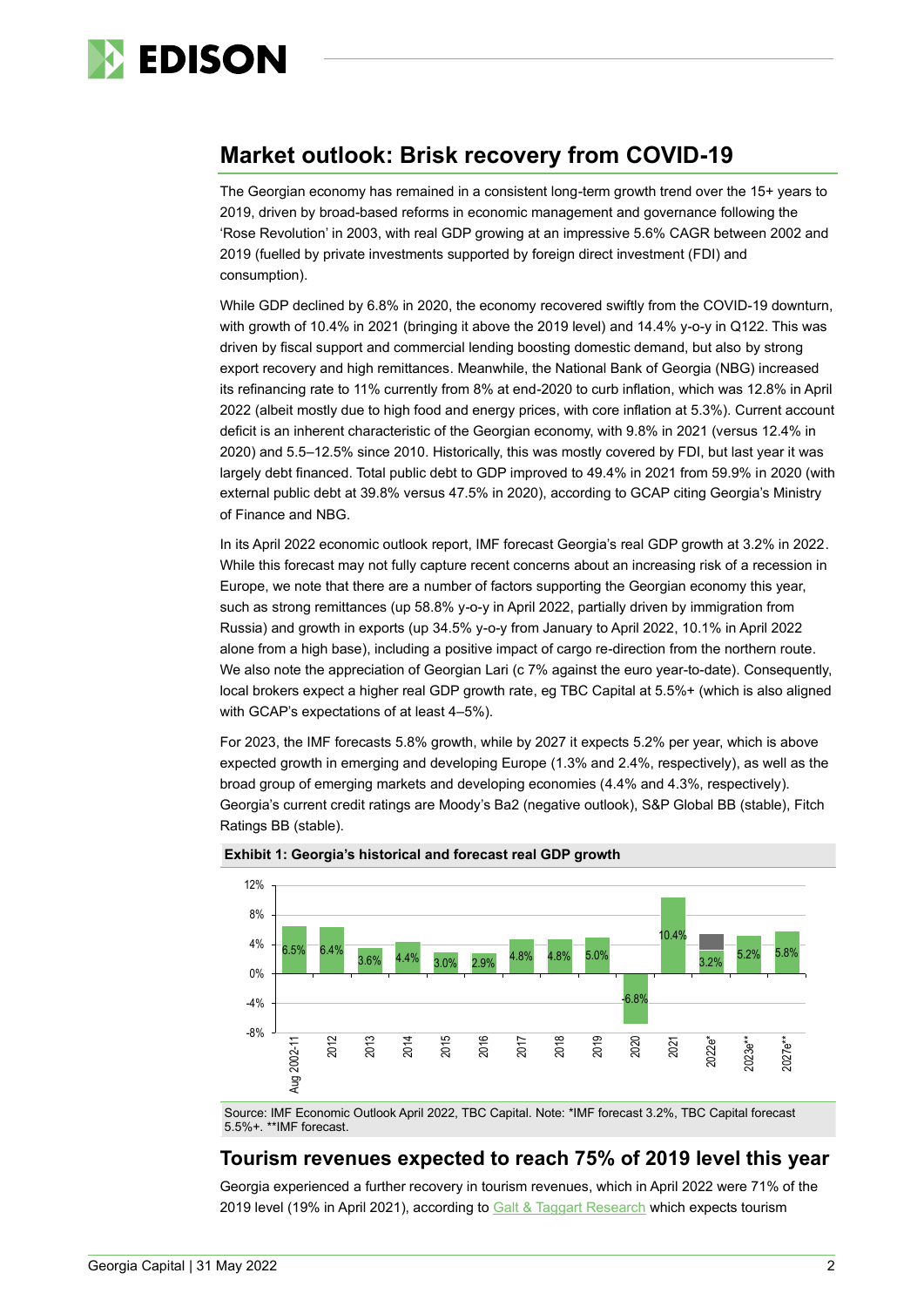

revenues to recover to 75% of the 2019 level in its baseline scenario. Interestingly, this was coupled with tourist arrivals recovering to just c 52% of the 2019 level. The disparity can be explained by a higher share of visits from outside the region (with higher ticket sizes) and migrant arrivals from Russia, Belarus and Ukraine (which are captured in tourism revenues, but not tourist arrivals) following Russia's invasion of Ukraine (which Galt & Taggart Research estimates at 80,000-120,000 so far). These migrants are often highly skilled workers from industries like IT, representing an opportunity for the Georgian economy. Russia accounted for 19% of tourism revenues in April 2022, followed by Belarus (15%), Israel (11%), EU (11%) and Ukraine (10%).

### **High level of business friendliness and overall solid governance versus SEE/EE countries**

Georgia offers an attractive business environment and solid governance structures compared to local peers. FDI in Georgia is assisted by free trade agreements with major trade partners, including the EU (Deep and Comprehensive Free Trade Area) and China (Free Trade Agreement). The World Bank's World Governance Indicators for Georgia are ahead of Southeastern European (SEE) and Eastern European (EE) countries (often even ahead of Bulgaria and Romania, which are EU members), most notably metrics related to the control of corruption, regulatory quality, government effectiveness and rule of law. However, Georgia is somewhat lagging in the 'political stability and absence of violence' category. We also note that Georgia was ranked 26th out of 177 in the 2022 Index of [Economic Freedom](https://www.heritage.org/index/ranking) by the Heritage Foundation and was a top performer among SEE/EE countries.

### **Diversified sources of FX inflows**

In the context of current geopolitical uncertainty, supply chain disruptions and high inflation, we believe it is instructive to examine Georgia's relationships with its major economic partners. Georgia is not excessively reliant on a single country in terms of FX inflows (including merchandise exports, tourism revenues, remittances and FDI), with the EU (including the UK) currently the most important source with a 28% share in 2021, while Russia's share has declined to 14% from c 20– 25% in 2013, see Exhibit 2. Moreover, we note the recent pick-up in FX inflows from China (10% share in March 2022), according to GCAP based on data from Bloomberg and NBG (see GCAP's [CMD presentation](https://georgiacapital.ge/sites/default/files/2022-05/Georgia%20Capital%20Investor%20Day%202022%20-%20Macroeconomic%20overview.pdf) for details).





Source: Galt & Taggart based on National Statistics Office of Georgia (Geostat), NBG and the Georgian National Tourism Administration.

Georgia is currently quite diversified in terms of export destinations, with the EU combined being the key export market with a share of 17% in 2021, followed by China at 15% (with which Georgia signed a free trade agreement in 2018). While Russia remains one of Georgia's important trading partners with a 14% share in 2021 (which is mostly importing commodities, wines, spirits and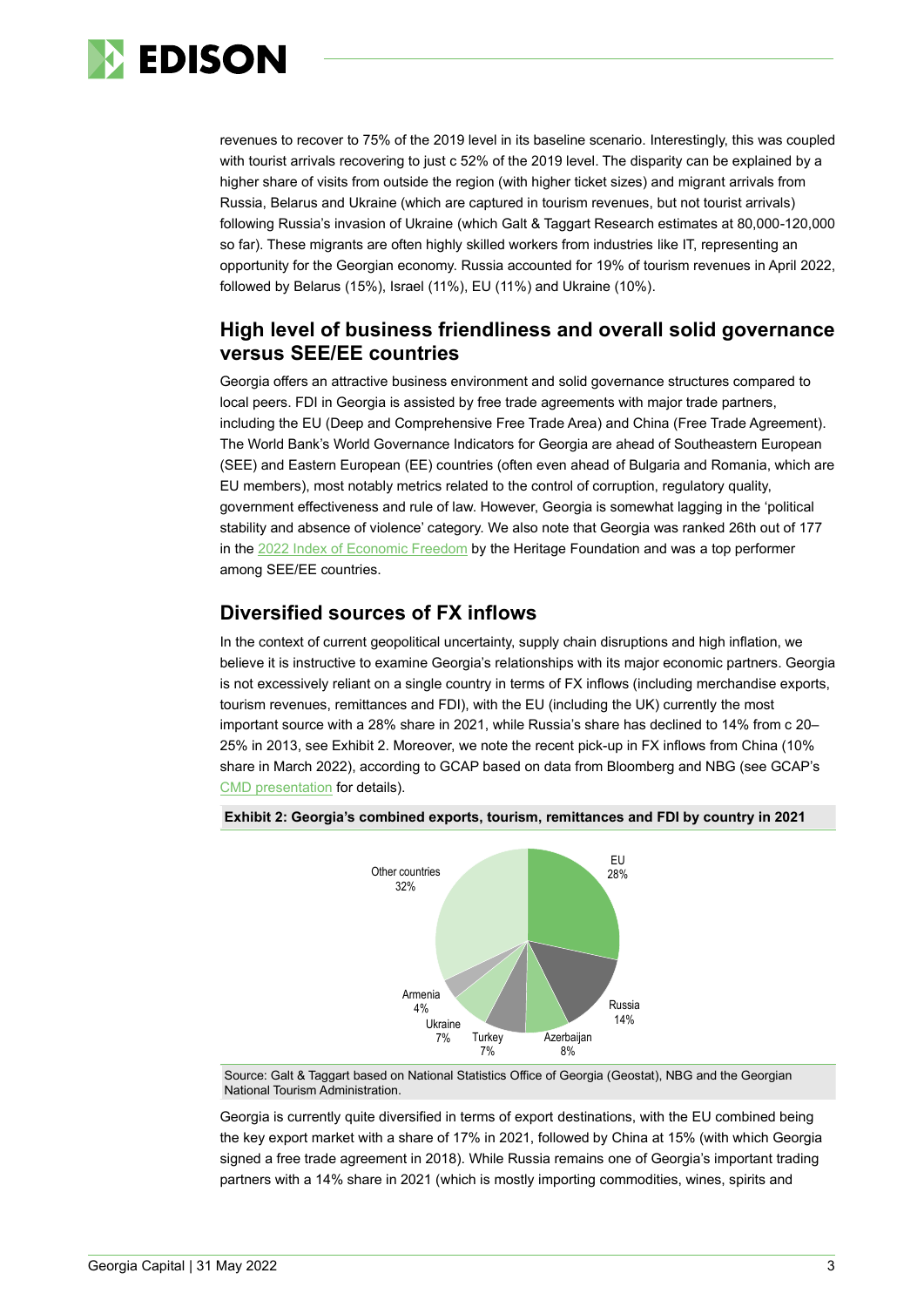

agricultural products), its significance is lower compared to c 15–20% in 2000–05 or 31% in 1995. Georgia's exports to Ukraine were 7% in 2021.

FDI in Georgia comes primarily from the EU (75.2% in 2021), with Russia having a marginal share (7.3% in 2021), according to Galt & Taggart. Moreover, 41.6% of remittances in 2021 came from the EU, with Russia's share declining considerably from +50% in 2011–13 to c 17.5% in 2021. A recent decline in remittances from Russia and Ukraine following the outbreak of war was compensated by stronger inflows from the EU and US, according to Bank of Georgia's (BoG's) Q122 earnings presentation.

With respect to energy security, we note that Georgia relies primarily on domestic electricity production with an 87% share in 2020, of which 65% came from hydro and 22% from thermal sources, based on Geostat data. While the country does not have its own meaningful oil production (2% in 2020), its import mix is quite diversified, with Russia at 26% followed by Azerbaijan (22%), Romania (15%), Turkmenistan (11%) and Bulgaria (8%). The country covered 92% of its natural gas demand in 2020 through imports from Azerbaijan, with the remaining 8% coming from Russia. In terms of food security, the company's major sensitivity is its low self-sufficiency ratio in the case of wheat at 15% (according to GCAP) and high reliance on imports from Russia. We understand that the Georgian government is in active negotiations to secure alternative import directions.

### **Geopolitical considerations**

While some observers may have concerns about a potential Russian intervention in Georgia as part of its current ambitions to at least partially restore control over selected former Soviet republics, we consider this scenario unlikely in the foreseeable future for a number of reasons. Firstly, Russia invaded Georgia in 2008 and, while it was unable to introduce a pro-Russian government in Tbilisi, it achieved a number of objectives, including 1) the seizure of two breakaway republics (South Ossetia and Abkhazia) by pro-Russian separatists and the Russian military, 2) deployment of antimissile systems on the southern side of the Greater Caucasus Mountains and 3) preventing Georgia from joining NATO.

Secondly, Russia most likely lacks the military capacity to engage in another full-blown invasion at present given the limited success and heavy losses incurred in Ukraine, the protracted nature of the Ukrainian war (which may also be affected by Western sanctions aimed at impairing its ability to restore lost combat power in terms of advanced equipment). We believe Russia is more likely to try seizing the remaining parts of the Ukrainian coast (including Odessa) to establish a bridge to Transnistria in Moldova rather than embarking on a military campaign in Georgia.

# **The fund manager: Self-managed**

### **The manager's view**

GCAP's strategic priorities include deleveraging the holding company by bringing down its net capital commitment (NCC) ratio below 15%, as well as reducing and maintaining a lower level of leverage in the respective portfolio companies. In terms of ESG priorities, GCAP plans to execute smooth separation of the chairman and CEO roles and set measurable ESG targets at both the holding and portfolio company levels. It targets continued progress on the divestment of 'other' (ie 'subscale') portfolio companies. Achievement of the above will allow GCAP to evolve gradually into a sustainable permanent capital vehicle (PCV), which will have the capacity to redeploy existing capital without needing to issue new equity, while its net asset value (NAV) per share should grow on the back of resilient, often capital-light investments. This will also facilitate the opportunity to return a significant portion of its cash inflows to shareholders.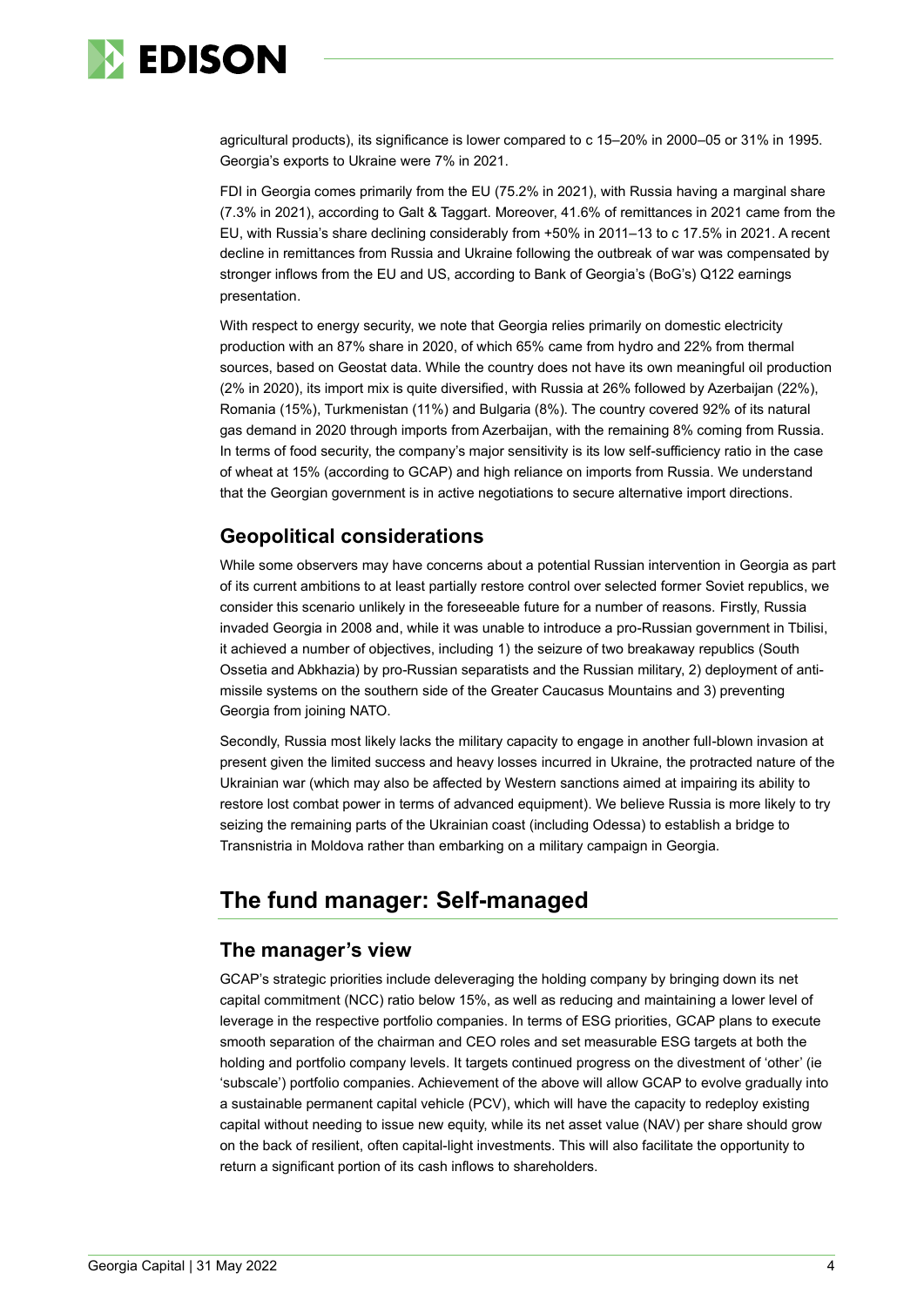

# **Asset allocation**

During the recent capital markets day (CMD), GCAP announced its updated investment strategy based on three pillars.

Firstly, GCAP maintains its focus on capital-light, scalable opportunities (especially in serviceoriented sectors), which should assist its deleveraging efforts (see below). However, it lowered the minimum requirement in terms of targeted exit valuation of businesses to GEL300m (c US\$100m, within three to five years) from GEL500m previously (see ou[r review note](https://www.edisongroup.com/publication/value-creation-on-the-back-of-macro-recovery/29927/) published in September 2021 for details). GCAP's management was encouraged to do this following the considerable interest from international investors in its holdings, even for somewhat smaller businesses than originally anticipated.

GCAP plans to enable its large, capital-light portfolio companies to explore regional growth opportunities. In the near term, management sees immediate regional expansion potential in its retail (pharmacy) business, with a five-year target of 400 pharmacies in Georgia (vs 353 currently) and at least 30 stores in Armenia, as well as entry into the Azerbaijan market. GCAP's CEO believes that this business can expand in a capital-efficient manner, that is it can double its market size by investing US\$5–10m in total (including working capital), given the cost of opening a pharmacy in Armenia is c US\$50,000. In the longer term, GCAP considers its education business, as well as clinics and diagnostics business promising in terms of regional expansion. It is still in the process of assessing the prospects of the auto services business (where it has invested c US\$4.6m in total so far). Beyond the above (and some incremental investments in the renewable energy and education businesses), GCAP is unlikely to make any large new investments in the next three to five years. With respect to more capital-heavy industries (such as hospitals or insurance), GCAP will consider managing third-party capital and/or establishing partnerships. We note that the company is unlikely to purchase an additional stake in BoG (in which it already holds 19.9%) given opposition from the local regulator (as highlighted by GCAP's CEO during the recent CMD).

Secondly, GCAP has updated its capital management policy to include the NCC ratio as a core element alongside its existing 360-degree framework used to evaluate the optimal price of any potential acquisition. The direction of GCAP's capital allocations is determined by an assessment of the following: 1) the discount at which GCAP can buy an asset/company in relation to listed peers, 2) the discount to NAV at which GCAP is trading and 3) the discount to fair value at which GCAP's listed portfolio companies are trading (see our [initiation note](https://www.edisongroup.com/publication/a-private-equity-play-on-georgia/28427/) for a detailed discussion of GCAP's approach to analysing potential investments).

The NCC ratio allows GCAP to decide how much capital it should invest, ie it acts as a kind of 'volume button'. The ratio is defined as net debt and guarantees issued at the holding level plus total planned investments, announced buybacks and a US\$50m contingency/liquidity buffer divided by portfolio value. GCAP aims to conduct meaningful buybacks and investments at an NCC below 15%, tactical buybacks and investment at an NCC between 15% and 40% and pursue a cash preservation strategy when NCC exceeds 40%. The company is currently focused on deleveraging the holding company by bringing down its NCC ratio below/close to 15% by December 2025 (vs 28% at end March 2022). We understand that the above results from GCAP management's belief that GCAP's leverage is one of the factors contributing to its wide discount to NAV (see the discount section for more detail). We agree with this given both the incremental funding risk and the increased NAV volatility arising from meaningful leverage at the holding company level.

Moreover, GCAP plans to reduce and maintain leverage ratios of portfolio companies at their respective target levels. The aggregate net debt to last 12 months (LTM) EBITDA across GCAP's private large and investment-stage portfolio holdings (including the minority buyout agreement in retail pharmacy) was 2.6x at end-March 2022 (3.7x for all GCAP's private portfolio companies versus 4.6x and 5.5x at end 2020 and end 2019, respectively, see Exhibit 3). We present the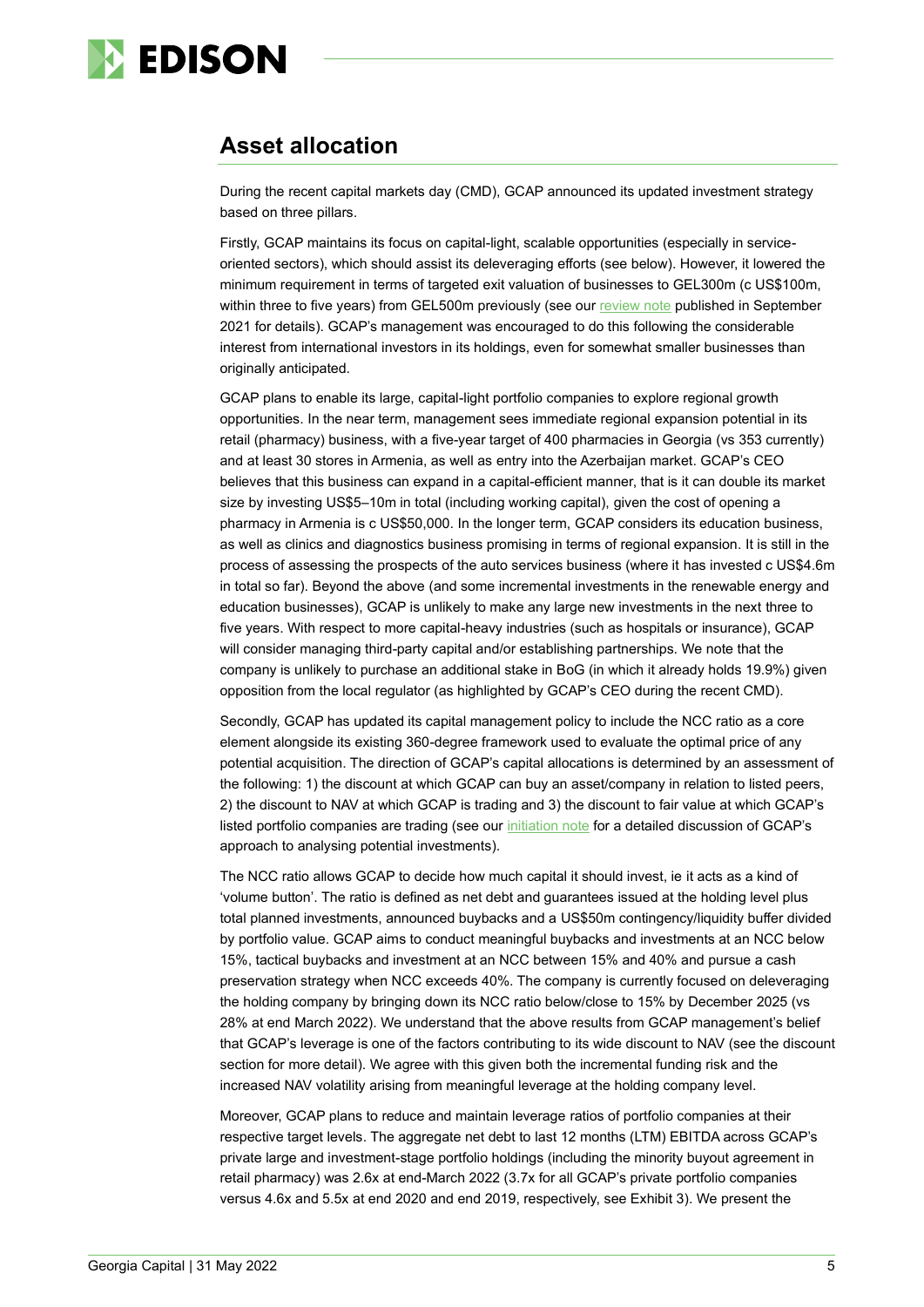

leverage figures of individual holdings together with respective over-the-cycle targets in Exhibit 4. It is worth noting that GCAP's management does not expect to provide further loans to portfolio companies going forward.

Finally, GCAP will put ESG at the core of its strategy and we discuss its approach to ESG in detail in the investment process section below.





 $0 + 2019$ 

commitment related to minority stake buyout, excluding which the end-March 2022 ratio would be 0.2x.

### **Current portfolio positioning**

GCAP's private portfolio at end-March 2022 comprised three large businesses (retail (pharmacy), hospitals and insurance), three investment-stage portfolio companies (clinics and diagnostics, renewable energy and education) and several 'subscale' businesses (auto service, beverages, IT outsourcing (previously digital services), housing development and hospitality, see Exhibit 5).

GCAP's most valuable portfolio holding at present is the largest retail pharmacy chain and wholesale business in Georgia with 353 stores (and six stores in Armenia) with a market share of 35% in 2020, which increased from 30% four years earlier (according to Georgia Healthcare Group's internal reporting). It also operates seven stores under a franchise agreement with The Body Shop and has one optician outlet under a franchise agreement with Alain Afflelou. The company aspires to be the largest diversified retail operator for human health and wellbeing in the region.

GCAP also owns the largest hospital chain in the country with 2,877 beds representing a 20% market share. The company operates 16 referral hospitals in locations covering 75% of Georgia's population. Its five-year targets (to 2026) include a 10%+ EBITDA CAGR, EBITDA to operating cash flow ratio of c 85%+ (versus 70.2% in Q122) and a return on invested capital (ROIC) of 13%+ (versus 9.2% in 2021).

The Property and casualty (P&C) insurance business is the top player with more than 65k customers and a 29% market share by gross premiums written in FY21 (according to GCAP). The business has been growing its gross premiums written and net profit by 14% pa and generated an average return on equity of 32% in 2014–21. Its solvency ratio was 174% in Q122 (which it intends to further improve to above 200%) and it had a combined ratio of 81% in FY21 (78% excluding the COVID-19 impact, according to the company). The business plans to enter the regional reinsurance market.

The renewable energy business is a platform for developing hydro and wind power plants across Georgia. It consists of three wholly owned commissioned renewable assets, including the 30MW Mestiachala hydro power plant (HPP), 20MW Hydrolea (acquired in October 2019) and the 21MW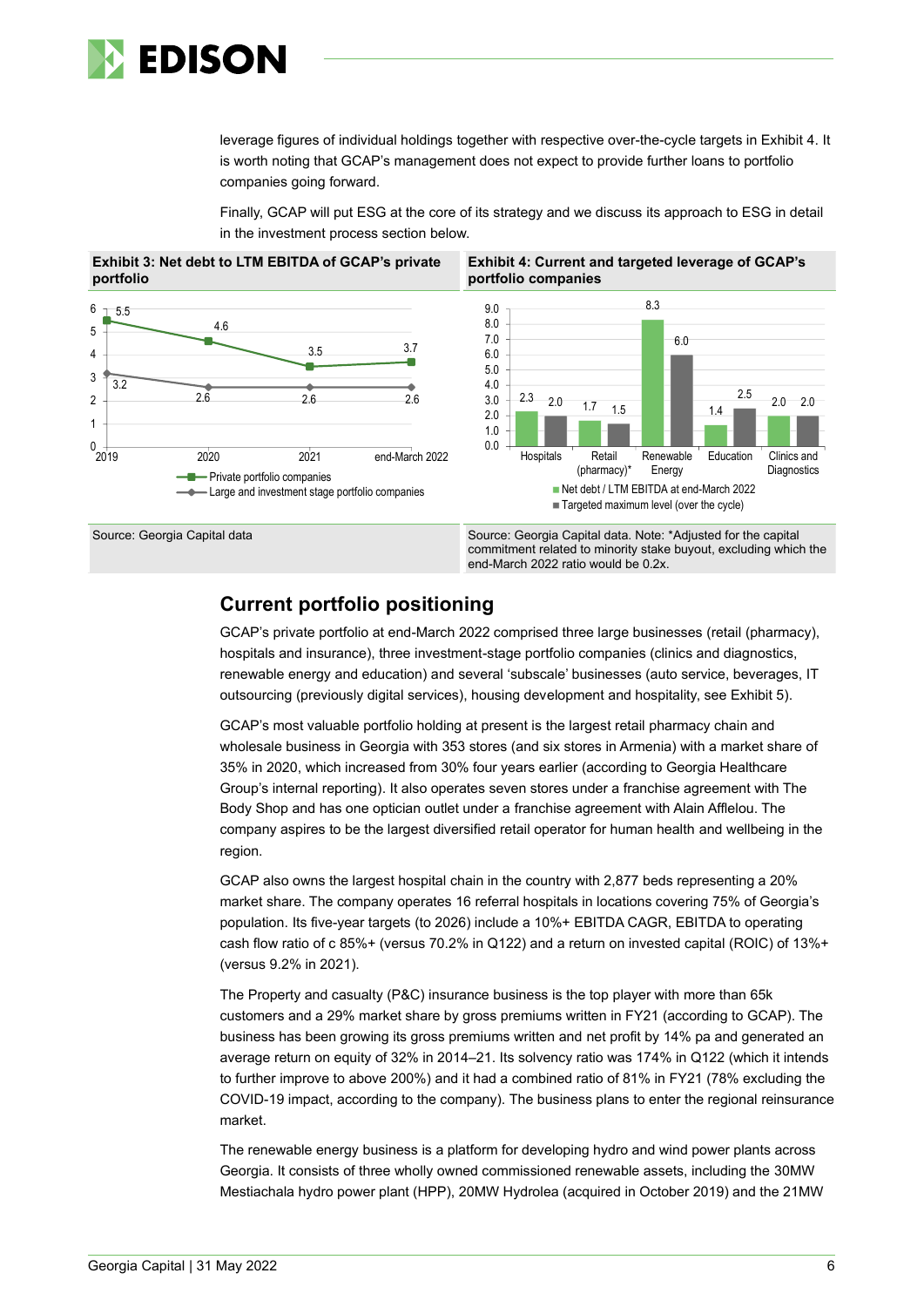

Qartli wind farm (acquired in November 2019 through a public auction). The business also has a pipeline of up to 172MW in renewable energy projects at an advanced stage of development.

Moreover, GCAP continues to hold a 19.9% stake in the listed BoG and a 20% stake in the water utility business after the recent sale of its 80% stake.

GCAP's portfolio at end-March 2022 also included 34 clinics, of which 19 are community clinics and 15 are polyclinics (with two more polyclinics launched in April 2022) serving 595k patients at end-March 2022, which represents a 21% market share. The diagnostics business served 1.2 million patients and performed c 2.6m tests in FY21.

GCAP's education business is the largest player in the Georgian private K-12 market with a 5% share across five campuses and five brands, with a learner capacity of 5,060, including affordable (3,500), mid-scale (760), premium (400) and international (400) segments. It aims to increase its utilization rate at its current campuses to 94% in 2025/26 from 64% in 2021/22 and drive an EBITDA increase to GEL21m from GEL12m over that period. It has also secured six pipeline projects that represent an additional learner capacity of 3,000 and GEL9.0m in incremental EBITDA by 2025. The business also considers growth through M&A.





Source: Georgia Capital data

### **Solid dividend income outlook**

GCAP collected GEL74.4m in dividend income from portfolio companies in FY21, which is 2.1% higher than the FY19 level (and compares with GEL29.9m collected in FY20). Private companies contributed to a greater extent with GEL59.9m (vs GEL44.0m in FY19). For FY22, GCAP guides to dividend income of GEL90–100m, which implies a year-on-year increase of c 21–34%. We note that BoG has recently declared a final dividend of GEL2.33 per share in respect of its FY21 earnings, which will translate into dividend income for GCAP of c GEL22.8m, according to our calculations.

# **Performance: One-year NAV TR of 12.4% in local currency**

NAV per share was down by c 16.5% to GEL52.62 at end-March 2022 versus end-2021 (down c 14.4% in sterling terms to £12.92), of which 8.4pp came from the negative revaluation of the private portfolio, including 7.0pp from peer multiples/FX and 1.4pp from operating performance/greenfields, with the latter mostly related to GCAP's 'subscale' businesses (beverages and housing development in particular). A further 7.2pp negative impact was attributable to the c 30% decline in the share price of BoG in Q122. At end-March 2022, the bank traded at 0.70x last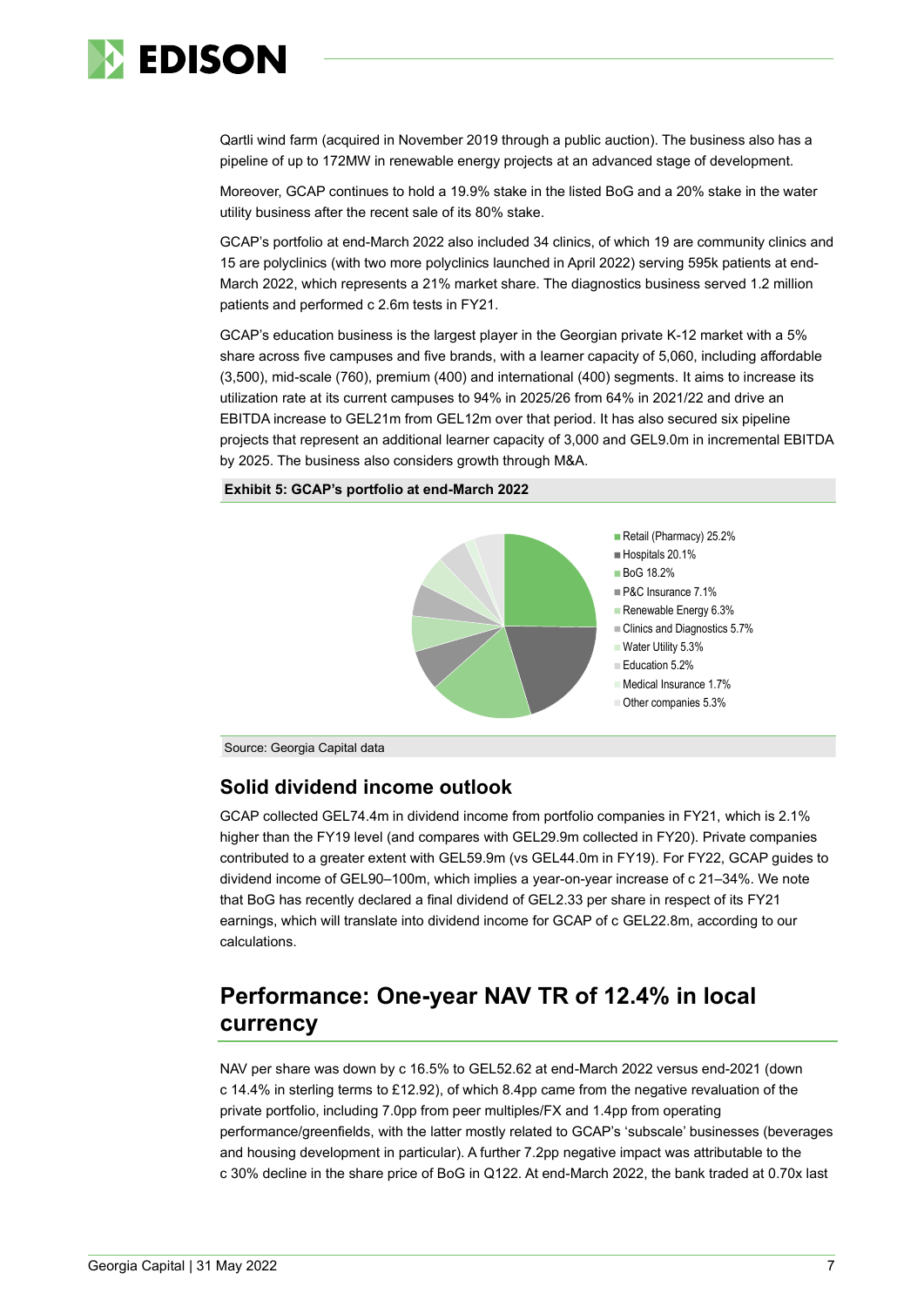

reported book value despite its above-average return on equity, which is a considerable discount to most listed regional peers.

GCAP's one-year NAV TR to end-March 2022 in sterling terms stands at 31.7%, assisted by the rebound in the Georgian lari (GEL), as its return in GEL terms was 12.4%. This compares to the FTSE-All Share Index at 13.0% and LPX Europe NAV Index in sterling terms at 25.9%. GCAP's one-year NAV TR was driven primarily by the successful disposal of the water utility business at a c 53% uplift to end-March 2021 carrying value, as well as revaluations of the retail (pharmacy), healthcare services and education businesses. Over the last three years, GCAP's NAV TR in sterling is negative 9.5% due to: 1) a c 24% decline in the share price of BoG in total return terms over the period, 2) a c 13% depreciation of Georgian lari against sterling (despite the year-to-date appreciation) and 3) the downward revaluation of some private holdings particularly hit by the pandemic, most notably the hospitality, commercial real estate and housing development businesses.

We note that GCAP's current ['live' NAV,](https://georgiacapital.ge/investor-toolkit/discount-map) updated for the present share price of BoG (rebounding from £11.88 to £16.40), as well as GEL/£ movements (with all other inputs remaining unchanged) stands at £14.82 (ie up c 15% from end-March 2022).



**Exhibit 6: Georgia Capital performance to 31 March 2022 in sterling terms**

Source: Refinitiv, Edison Investment Research. Note: Performance since IPO and over three years annualised.

#### **Exhibit 7: Three-year discrete performance data**

| 12 months<br>ending | Share price<br>(%) | <b>NAV (GEL)</b><br>(9) | NAV(E)<br>(%) | <b>MSCI World</b><br>(%) | <b>LPX Europe</b><br><b>NAV (%)</b> | <b>FTSE All-Share</b><br>(%) |
|---------------------|--------------------|-------------------------|---------------|--------------------------|-------------------------------------|------------------------------|
| 31/03/20            | (61.0)             | (40.2)                  | (48.4)        | (5.3)                    | 12.1                                | (18.5)                       |
| 31/03/21            | 36.0               | 55.1                    | 33.7          | 39.1                     | 5.5                                 | 26.7                         |
| 31/03/22            | 9.2                | 12.4                    | 31.7          | 15.9                     | 25.9                                | 13.0                         |

Source: Refinitiv. Note: All % on a total return basis in pounds sterling, except for NAV expressed both in GEL and £.

# **Q122 revaluation loss mostly due to higher discount rates and lower peer multiples; underlying performance remains intact**

As a result of the increase in the cost of equity in the region, the discount rates used to value GCAP's holdings went up by 1.5–2.0pp in Q122, leading to negative net portfolio valuation effects during the quarter (see Exhibit 8). GCAP's CFO highlighted during the CMD that the contribution of the respective methods to the valuation of GCAP's holdings varies from one company to another, but generally discounted cash flow (DCF) makes up c 70%, while the remaining 30% is split between public multiples (usually c 15–20%) and multiples of comparable private market transactions (normally c 10–15%).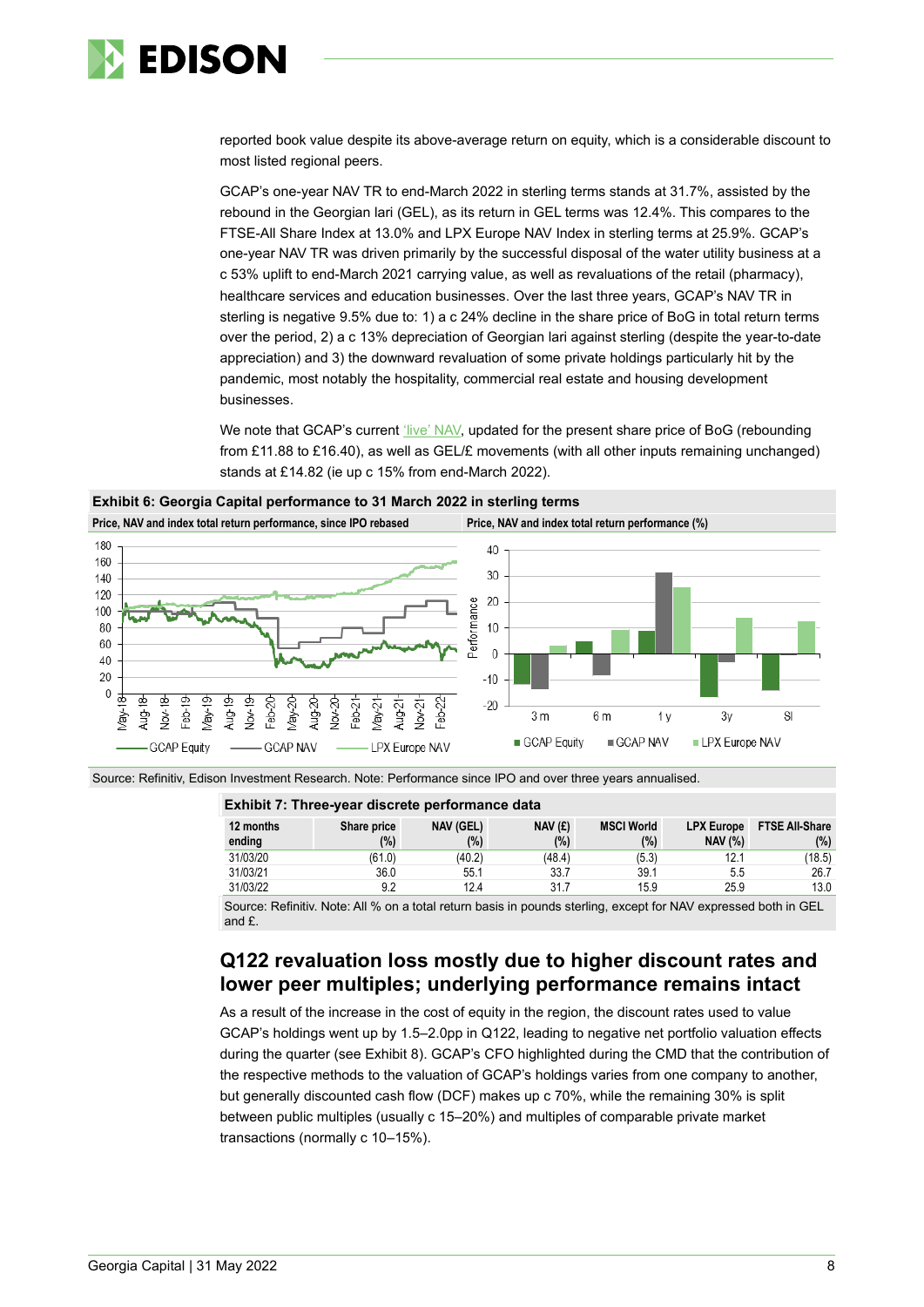



**Exhibit 8: FY21 and Q122 value changes of GCAP's holdings (GELm)**

Source: Georgia Capital data

At the same time, however, we believe that most businesses demonstrated resilient underlying financial performances (and had very limited direct exposure to Russia and Ukraine, according to GCAP). This translated into LTM revenue and EBITDA improvements of 22.4% and 9.9%, respectively, versus Q121 (excluding the water utility business), with large and investment-stage portfolio companies posting revenue growth of 22.0% and 36.0%, respectively, and EBITDA growth of 18.5% and 27.1% y-o-y, respectively. Exceptions to the above solid performances are GCAP's two 'subscale' businesses: beverages and housing development. The former has been affected directly by Russia's invasion of Ukraine (as c 60% of sales in the wine business had previously been to Russia and Ukraine), while the latter has been hit by raw materials inflation, which has not fed through to apartment prices yet. In Q122 alone, revenue across GCAP's private portfolio companies grew by 15% y-o-y, while EBITDA was slightly down by 0.7% y-o-y (but EBITDA was up 7.5% and 19.7% y-o-y for GCAP's large and investment-stage portfolio companies, respectively). The LTM aggregate net operating cash flow of GCAP's portfolio companies was up 5.6% y-o-y to GEL261m in Q122. We summarise the key revenue/earnings drivers across GCAP's portfolio in Exhibit 9.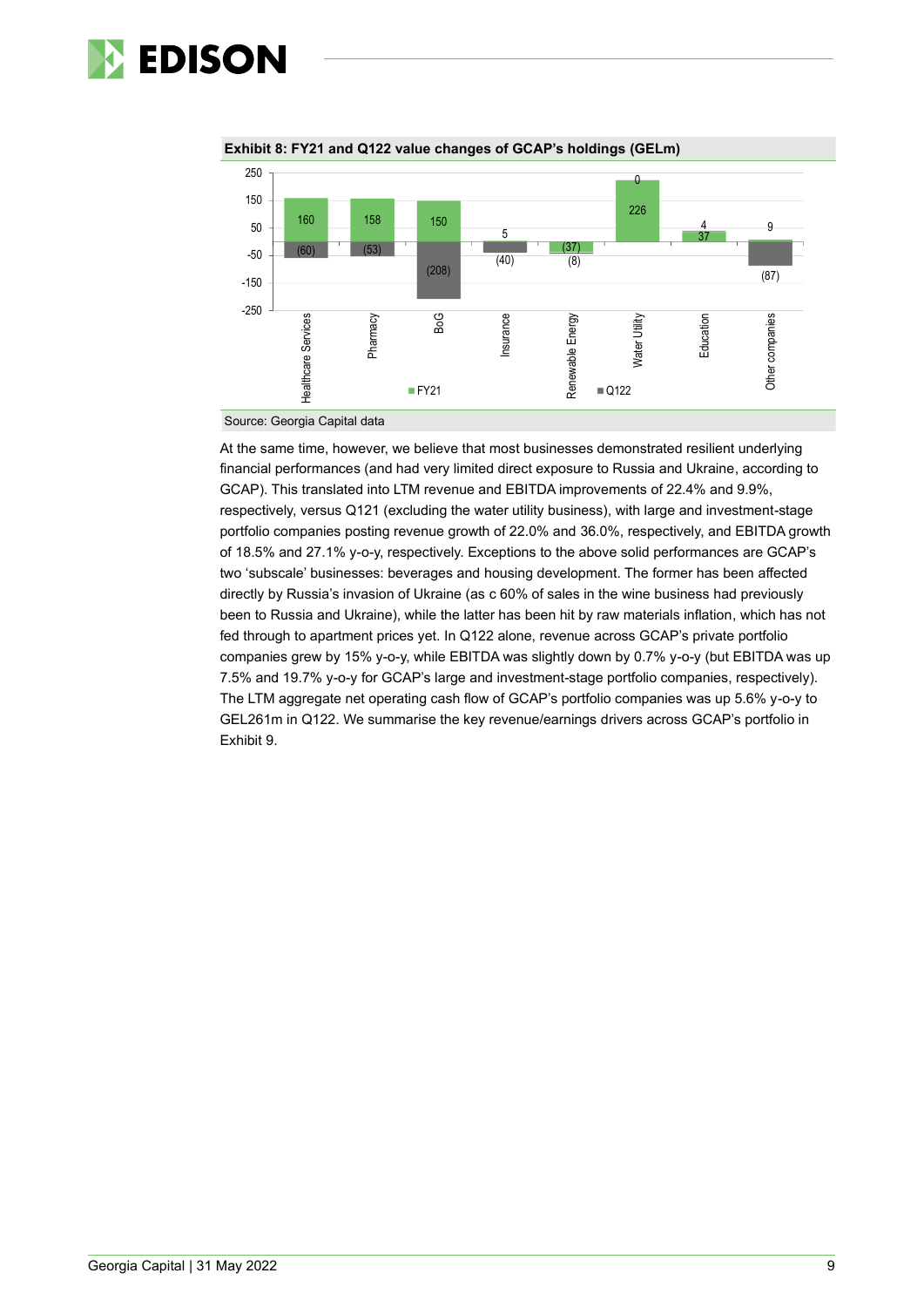

| Exhibit 9: Key results drivers across GCAP's portfolio companies |                   |               |            |               |                                                                                                                                                                                                                                                                                                                                                                                                                                                                                                                                 |  |  |  |
|------------------------------------------------------------------|-------------------|---------------|------------|---------------|---------------------------------------------------------------------------------------------------------------------------------------------------------------------------------------------------------------------------------------------------------------------------------------------------------------------------------------------------------------------------------------------------------------------------------------------------------------------------------------------------------------------------------|--|--|--|
|                                                                  | Q122 y-o-y growth |               |            |               | Q122 LTM y-o-y growth Major drivers                                                                                                                                                                                                                                                                                                                                                                                                                                                                                             |  |  |  |
|                                                                  | Revenue           | <b>EBITDA</b> | Revenue    | <b>EBITDA</b> |                                                                                                                                                                                                                                                                                                                                                                                                                                                                                                                                 |  |  |  |
| Retail (pharmacy)                                                | 14.4%             | 57.5%         | 19.1%      | 29.0%         | Same store revenue growth at 12.5% y-o-y in Q122 from a combination of volume<br>and average bill size; chain expansion by 37 pharmacies over the last 12 months to<br>359 stores at end-March 2022.                                                                                                                                                                                                                                                                                                                            |  |  |  |
| Hospitals                                                        | 9.0%              | $-19.9%$      | 34.8%      |               | 33.9% y-o-y increase in the number of admissions (resulting in higher bed occupancy<br>rate at 61.9% vs 57.7% in Q122), as well as a 10.2% y-o-y increase in revenue per<br>24.0% bed; earnings affected by cost base restructuring of COVID-19 hospitals, phasing out<br>of COVID-19 government contracts around mid-March 2021 and the absence of<br>COVID-19 state subsidies.                                                                                                                                                |  |  |  |
| Bank of Georgia                                                  | 30.3%*            | 73.2%**       | N/A        |               | Net interest income increased by c 28% y-o-y to GEL271m (with net interest margin<br>up to 5.3% from 4.5% in Q122), while net non-interest income was up 36% y-o-y to<br>N/A GEL124m; cost income ratio improved slightly to 35.0% in Q122 from 35.4% in Q121;<br>cost of risk was stable year-on-year at 80bp; as a result, annualised ROAE was<br>30.7% in Q122.                                                                                                                                                              |  |  |  |
| Insurance                                                        | $8.8\%$ *         | $-19.2%$ **   | $14.1\%$ * | $-15.6\%$ **  | P&C insurance posted a 16.0% y-o-y increase in net premiums earned on the back of<br>credit life and liability insurance; Medical insurance was up 1.1% y-o-y (price-driven<br>as the number of individuals insured was down 7.6% y-o-y in Q122); GEL0.6m<br>unrealised loss on the investment portfolio of the P&C business in Q122; higher<br>medical net claims expenses (amid rebounding elective healthcare services), bringing<br>the Medical insurance segment's combined ratio to 100.8% in Q122 from 95.9% in<br>Q121. |  |  |  |
| Renewable energy                                                 | $-1.9%$           | 0.6%          | 3.1%       | 6.6%          | Electricity generation was up 7.3% in Q122, assisted by favourable hydrological<br>conditions; the average sales price was down 0.9% y-o-y to US\$61.0 in Q122; FX<br>headwinds from the GEL appreciation versus the US dollar (revenue and EBITDA in<br>US\$ terms were up 6.3% and 9.4% in Q122, respectively).                                                                                                                                                                                                               |  |  |  |
| Clinics and<br>diagnostics                                       | 31.6%             | 12.0%         | 58.1%      | 66.6%         | Good performance for both clinics (with the number of registered patients up 10.6%<br>y-o-y in Q122) and diagnostics services (number of patients served up 53.1% y-o-y in<br>Q122 with the number of non-COVID-19 tests up 24.8% y-o-y); expiry of pandemic-<br>related state subsidies and phasing out of COVID-19 government contracts.                                                                                                                                                                                      |  |  |  |
| Education                                                        | 45.3%             | 57.1%         | 35.4%      | 44.2%         | 20.3% y-o-y increase in average tuition revenue per learner for the existing capacity<br>and a 25.9% y-o-y growth in the number of learners; capacity utilisation (excluding<br>expansion) up 5.1pp to 95.9%; 23.1% utilisation of the capacity added in Q321 (up<br>$0.4$ pp q-o-q).                                                                                                                                                                                                                                           |  |  |  |

#### **Exhibit 9: Key results drivers across GCAP's portfolio companies**

Source: Georgia Capital data. Note: \*Operating income for BoG and net premiums earned for the insurance business. \*\*Net income for BoG and the insurance business.

## **Peer group comparison**

In Exhibit 10, we present a group of private equity (PE) funds specialising in direct investments (including co-investments), which we consider peers for GCAP. Having said that, these funds differ from GCAP (which invests exclusively in Georgia) in terms of regional exposure and sector (eg HgCapital Trust is tech focused). As such, none of the selected companies serves as a perfect comparator. In sterling terms, GCAP outperforms the peer average over one year (although it ranks fourth) but is the only company in the peer group that shows a meaningful negative NAV TR over the last three years (see the Performance section above for a discussion of key drivers).

| Exhibit 10: Listed private equity investment companies peer group at 30 May 2022* (in sterling terms) |  |  |  |  |  |  |  |
|-------------------------------------------------------------------------------------------------------|--|--|--|--|--|--|--|
|-------------------------------------------------------------------------------------------------------|--|--|--|--|--|--|--|

| % unless stated                | <b>Market</b> | <b>NAV TR</b> | <b>NAV TR</b> | <b>NAV TR</b> | <b>Discount</b> | Ongoing | Perf.     | <b>Net</b> | <b>Dividend</b> |
|--------------------------------|---------------|---------------|---------------|---------------|-----------------|---------|-----------|------------|-----------------|
|                                | cap £m        | 1 year        | 3 year        | 5 year        | (cum-fair)      | charge  | fee       | gearing    | yield           |
| Georgia Capital                | 301.1         | 30.5          | (10.1)        | N/A           | (52.8)          | 1.4     | <b>No</b> | 110        | 0.0             |
| Wendel SE                      | 3,663.6       | (0.2)         | 2.7           | 2.7           | (41.3)          | 1.0     | No        | 126        | 3.0             |
| <b>HgCapital Trust</b>         | .786.7        | 30.9          | 118.2         | 194.3         | (10.0)          | 1.4     | Yes       | 100        | 1.8             |
| NB Private Equity Partners     | 662.9         | 29.0          | 78.5          | 110.4         | (33.9)          | 2.0     | Yes       | 111        | 4.6             |
| Oakley Capital Investments     | 694.3         | 34.7          | 98.2          | 147.4         | (31.7)          | 2.2     | Yes       | 100        | 1.7             |
| <b>Princess Private Equity</b> | 675.2         | 9.2           | 47.7          | 76.1          | (24.6)          | 1.7     | Yes       | 100        | 5.8             |
| Symphony International Holding | 189.6         | 34.5          | (0.1)         | (2.9)         | (48.4)          | 3.4     | No        | 100        | 5.1             |
| Peers average                  | 1.278.7       | 23.0          | 57.5          | 88.0          | (31.7)          | 1.9     | ۰         | 106        | 3.7             |
| Rank                           |               | 4             |               | N/A           |                 |         | ٠         | 3          |                 |

Source: Refinitiv, Edison Investment Research. Note: TR=total return. Net gearing is total assets as a percentage of net assets. 100=ungeared. \*12-month performance based on latest available ex-par NAV as at end-March (Symphony International Holding is as at end-December 2021).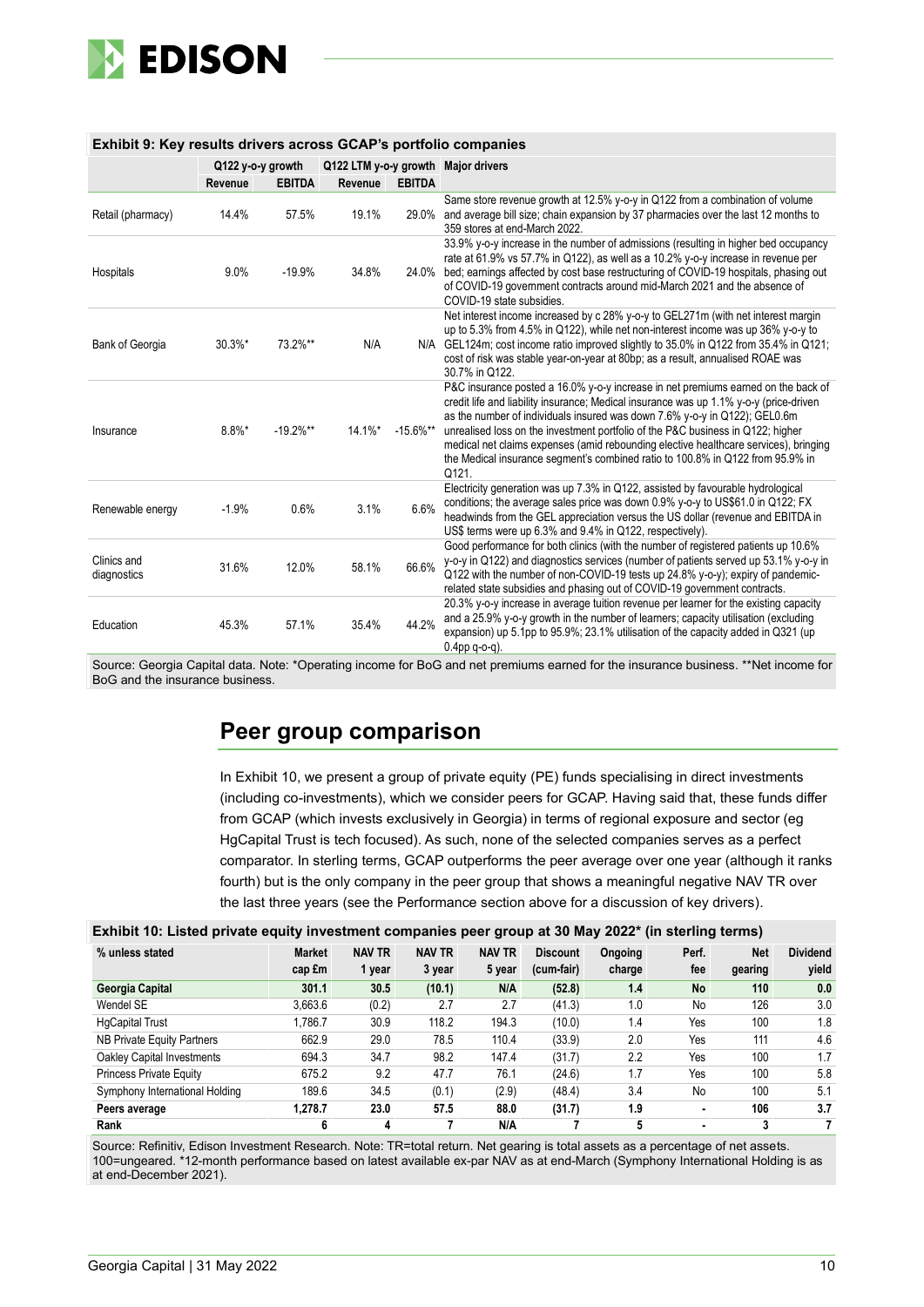

# **Discount: Remaining wide versus past levels and peers**

GCAP's shares had traded in a 10–30% discount to NAV range from IPO in May 2018 until the COVID-19 outbreak, when the share price decline drove the discount to an all-time high of 70% (similar to other listed PE companies). Despite the partial rebound from March 2020 lows, GCAP's shares continue to trade at a relatively wide discount of c 49% to end-March NAV per share at present (or 56% taking into account the BoG share price and FX changes since end-March 2022). This compares with the current average discount of GCAP's peers of c 32% (see Exhibit 10). This is despite the successful exit from the water utility business, which we believe marks an important milestone on the path to validating GCAP's PE investment strategy.

We also note that 85% of GCAP's portfolio at end-December 2021 was valued externally, including (1) the stake in listed BoG (18% of portfolio at end-March 2022), (2) the remaining 20% stake in the water utility business (5% of the portfolio, where visibility is underpinned by GCAP's put option), (3) its large portfolio companies (54% of portfolio) and the clinics and diagnostics business (6% of portfolio). GCAP announced during the CMD that the scope of external portfolio valuation (carried out by Kroll, formerly Duff & Phelps) will be expanded from end-June 2022 to include the renewable energy and education businesses. As a result, 95% of GCAP's portfolio (based on end-March 2022 carrying values) will be either validated by the public market (BoG) or by an independent external valuer.

One factor that could at least partially explain the discount is investors' risk perception of Georgia as a frontier market. Here, we note that the country has weathered the COVID-19 crisis well so far and has a favourable GDP growth outlook (as discussed above). Another reason could be GCAP's net leverage at the holding level, which however has been reduced recently on the back of exit proceeds (and the management will focus on further deleveraging going forward). Finally, some investors may be concerned about geopolitical risks amid Russia's invasion of Ukraine (which we comment on in the Market outlook section above).





Source: Refinitiv, Georgia Capital, Edison Investment Research Source: Morningstar, Edison Investment Research

### **GCAP continues to conduct value-accretive buybacks**

Since being carved out in 2018, GCAP has spent US\$53m on buybacks, acquiring and cancelling 4.7m shares (as of 6 May, ie until GCAP's CMD). This includes the buyback programme in 2018–19 covering US\$35.7m spent on repurchasing 2.7m shares and the current buyback programme (launched in August 2021), which so far has covered US\$17.3m spent on 2.1m shares to 6 May 2022 (representing c 4.5% of GCAP's issued shares before the start of the programme), with a further US\$1.1m spent on 0.16m shares to 31 May. Meanwhile, it has issued c 11.1m shares (in two tranches) for the take-private transaction of Georgia Healthcare Group (for a background of this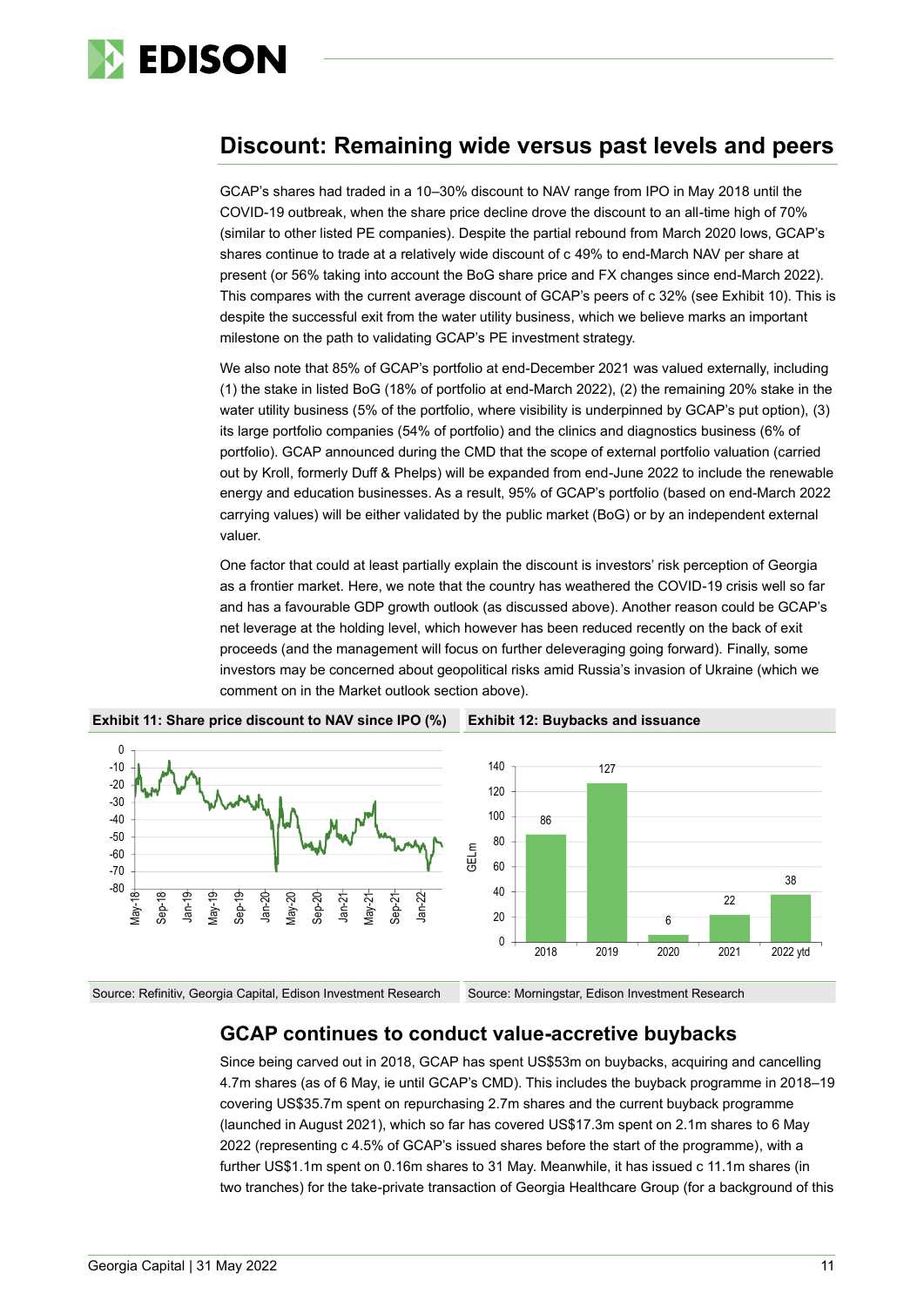

transaction, see our [initiation note\)](https://www.edisongroup.com/publication/a-private-equity-play-on-georgia/28427/). The net impact has been an increase in GCAP's share count from 39.4m at the time of inception (the de-merger) to 45.8m.

GCAP perceives its continued buybacks as an opportunity to bring the share count back down to 39.4m and in that way set the 'final price' for Georgia Healthcare Group's (GHG's) acquisition (with the current unrealised multiple of invested capital (MOIC) on this investment at 1.6x in US dollar terms). Consequently, it increased its initial US\$10m buyback programme by another US\$10m in Q122, and then by a further US\$10m (as announced at the CMD), of which US\$5m is for the buyback and cancellation programme and US\$5m for the management trust. Hence, the total buyback and cancellation programme from August 2021 is now US\$25m (of which US\$6.6m is yet to be spent as at 31 May 2022). Given GCAP's high discount to NAV, its buybacks are highly value accretive (eg they added 1.3pp to GCAP's NAV per share in GEL terms in Q122). GCAP does not plan to pay any dividends as long as its shares trade significantly below NAV.

# **Fund profile: A private equity play on Georgia**

GCAP is an investment company primarily focused on equity investments in Georgia in sectors that are expected to benefit from the growth and diversification of the local economy. The company was established on 29 May 2018, when UK-based holding company BGEO was split into BoG (a leading Georgian universal bank) and GCAP. Since then, GCAP has been listed on the London Stock Exchange and has a wide shareholder structure, including 9% employee ownership. As a result of the de-merger, GCAP owns a 19.9% equity stake in BoG. It agreed that as long as its stake is greater than 9.9%, it will exercise its voting rights in accordance with the votes cast by all other shareholders (on a pro rata basis) during all shareholder votes at any general meeting.

GCAP is self-managed (ie it has no external investment manager) and has an experienced management team of eight members, with all senior team members coming from the former BGEO Group. The team is led by Irakli Gilauri as chairman and CEO, who was with BoG from 2004 and subsequently CEO of BGEO Group from 2011. He has around 20 years of experience in banking, investments and finance. According to the company, his strategic involvement and extensive relationship network has been instrumental over the last 10 years in creating major players in a number of Georgian industries, such as banking, healthcare, utilities and energy, real estate, insurance and wine businesses.

Importantly, GCAP management members have seats on the boards of all its private portfolio companies. The team has a track record of executing more than 40 acquisitions under the BGEO Group in banking, insurance, healthcare, utilities, retail, FMCG and other sectors. After the demerger, GCAP's management continued to expand the portfolio with several acquisitions (see our [initiation note](https://www.edisongroup.com/publication/a-private-equity-play-on-georgia/28427/) for a detailed list).

# **Investment process**

GCAP sources acquisition targets in industries approved by its Investment Committee based on a comprehensive sector analysis. The deal origination process involves both inbound inquiries from potential sellers (facilitated by GCAP's unique positioning as a local institutional investor), as well as GCAP's active search for attractive businesses and market sounding to evaluate the appetite for selling by owners. The above translates into c 100 investment leads per year. The company also considers participation in public auctions, as illustrated by the acquisition of the Qartli wind farm in 2019. GCAP aims to ensure a smooth transition process within its portfolio holdings through board participation, aligning the company's accounting, tax and legal teams with GCAP standards, as well as capital expenditure monitoring. High-quality management is an important factor considered when evaluating potential acquisitions (given the relative scarcity of experienced company management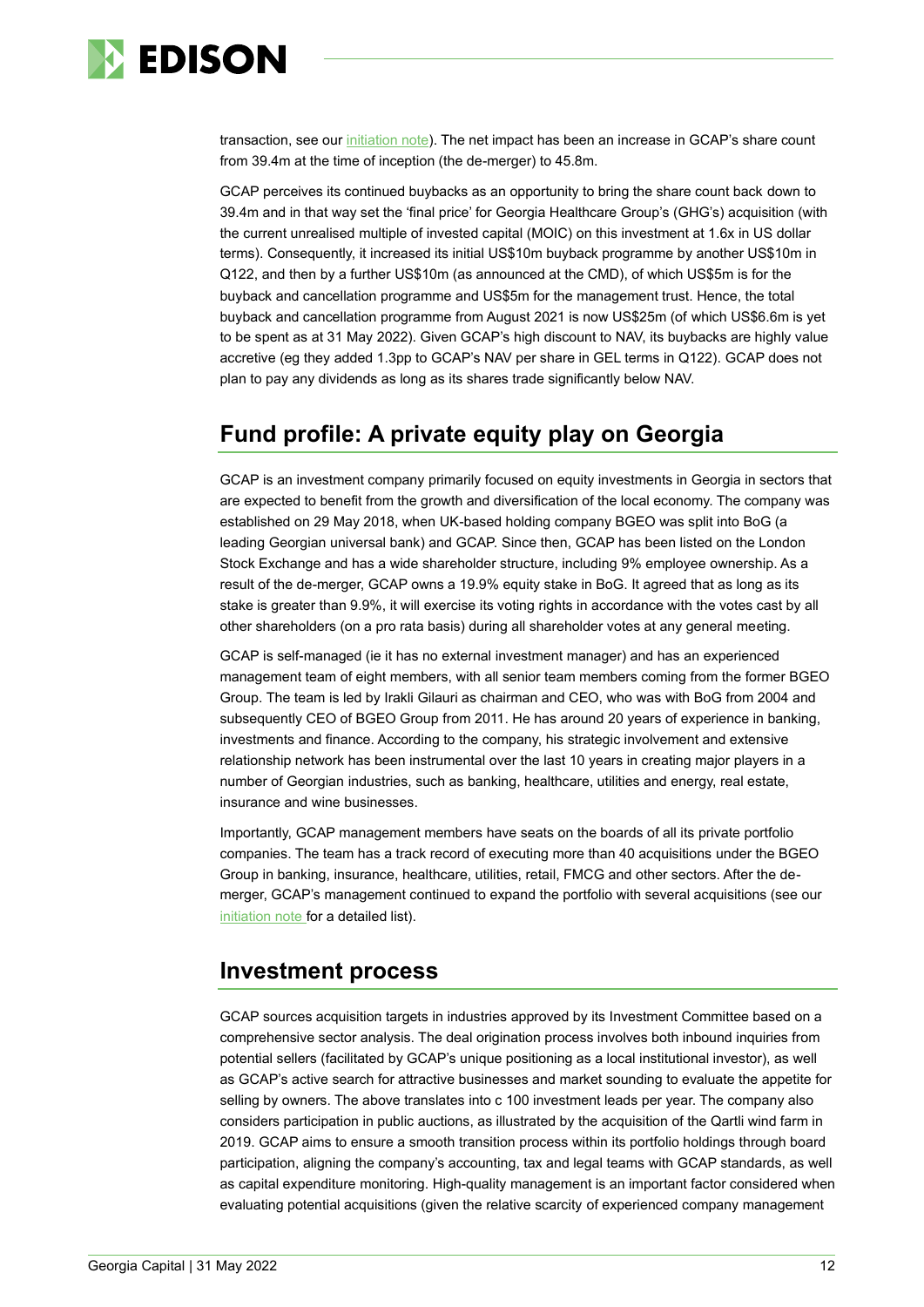

in Georgia) and GCAP partners in selected cases with existing entrepreneurs who retain a minority stake in the acquired business. A good example here are GCAP's transactions in the education sector.

With respect to portfolio exits, GCAP's investment horizon is five to 10 years from the initial investment and it aims to perform an investment realisation in two stages. In the first stage, it seeks to collect cash from portfolio companies through dividends. The process is usually facilitated by leveraging its investments to free up equity (the team has extensive experience in accessing the debt capital markets, gained under BoG/BGEO). The final exit is executed through standard PE routes, but with a particular focus on trade sales to strategic investors. For some of its larger businesses, it may also consider an IPO, although we believe this exit route is less likely to be utilised (given GCAP's experience with GHG as a listed company; see ou[r initiation note](https://www.edisongroup.com/publication/a-private-equity-play-on-georgia/28427/) for details). It may also conduct a partial exit by selling a minority stake to a 'silent partner' and continuing to manage the business.

We note that in comparison to PE funds active in developed markets, GCAP may enjoy a more limited number of exit options and these opportunities may occur less frequently. This is due to the limited number of other institutional PE investors in the local market, as well as the relatively small size of the frontier Georgian economy. Having said that, the recent successful disposal of the water utility business (see our [previous note](https://www.edisongroup.com/publication/sale-of-majority-stake-in-the-water-utility-business/30368/) for details) is proof that GCAP can acquire (at local valuation multiples), develop through value-accretive initiatives and profitably sell portfolio companies (at international multiples) to a high-quality international strategic investor. GCAP also has a certain track record in terms of local private deals involving selected assets of its holdings to realise a solid return or sell low-return assets to improve the ROIC of the portfolio company. These include:

- the sale of US\$45m worth of commercial real estate properties (mostly retail and office) carried out between July and September 2021 at an 11.3% premium to end-March 2021 book value (37% uplift to net carrying value) and a 2.1x MOIC (in US dollar terms),
- the disposal of a 50% stake in the HTMC Hospital for US\$12m in August 2020 (improving the ROIC of GCAP's hospitals business by 90bp on pro-forma basis),
- the sale of a 100% stake in the Traumatology Hospital for US\$2.9m in April 2022, and
- the divestment of Bahkvi 2 hydro power plant (a development project) for US\$2.05m in September 2021 at a 31.5% IRR.

We also note that GCAP's exit strategy involves identifying and familiarising the potential investor base with companies within GCAP's portfolio (as well as with Georgia's macroeconomic story) to facilitate the subsequent realisation process. Moreover, GCAP develops an exit plan from the beginning of the holding period, which entails setting exit targets for the business (eg in terms of EBITDA growth and market share). Finally, unlike most listed PE companies, GCAP does not have any commitments to exit its investments within a specified timeframe, which gives it additional flexibility in terms of liquidity and investment horizon. Going forward, GCAP continues to work on divesting its subscale holdings (ie with limited potential to reach at least GEL300m in exit valuation), targeting meaningful progress over the next 12–24 months, as well as building relationships with potential foreign buyers across sectors it invests in. However, given GCAP's current wide discount to NAV (limiting the range of new large investment opportunities meeting the criteria of its 360 degree framework), we believe the company will be in no rush to exit any of the remaining large portfolio companies (despite the high investor interest it experiences).

### **Georgia Capital's approach to ESG**

Below we outline the key recent activities on GCAP's ESG agenda:

- GCAP aligned its ESG disclosures with the recommendations of the Task Force on Climaterelated Financial Disclosures (TCFD) in its annual and sustainability reports.
- In February 2022, the company became a signatory of the UN Global Compact and officially expressed its commitment to the principles of the UN.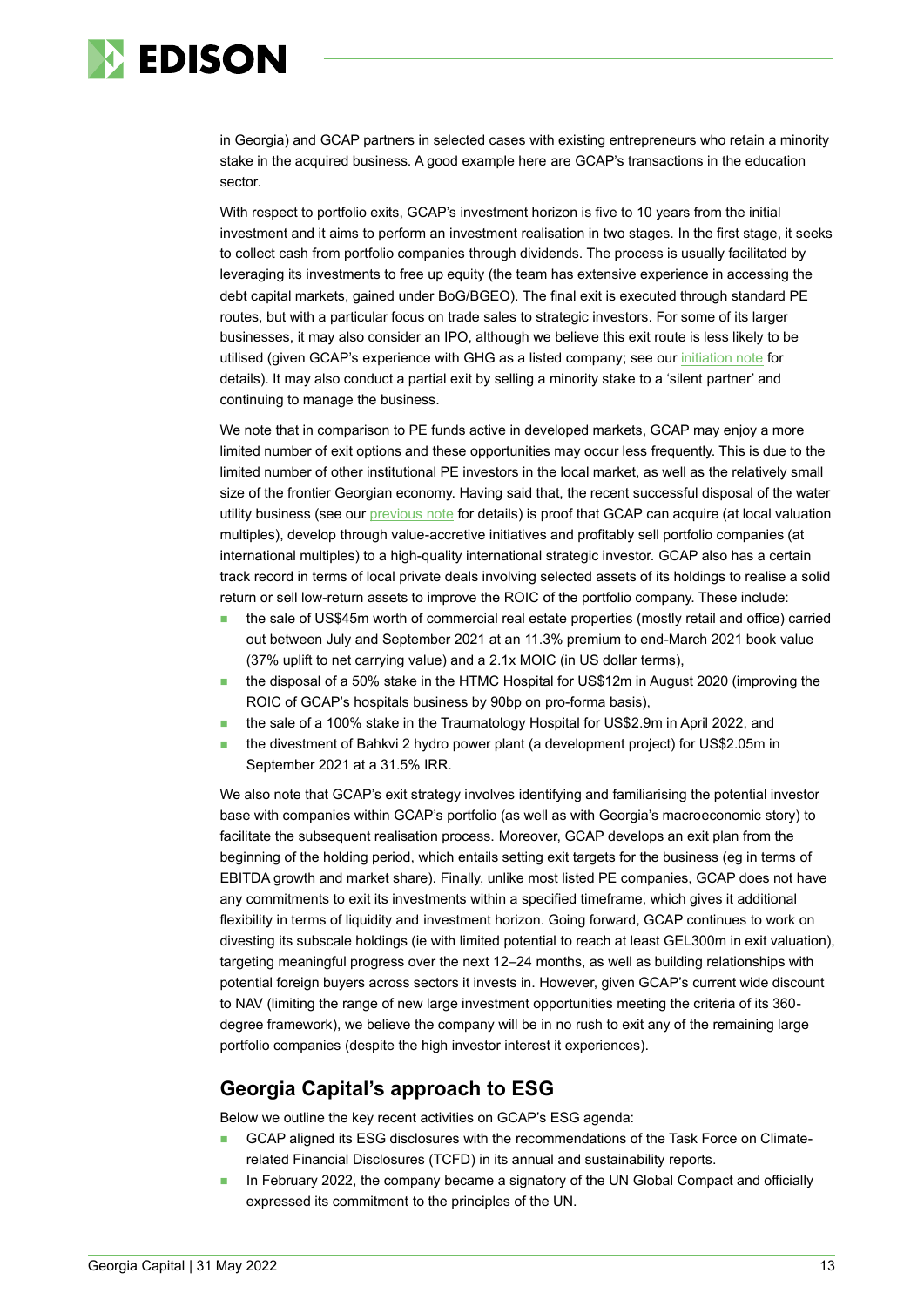

- Also in February 2022, GCAP's board adopted a Responsible Investment Policy, which is integrated into the company's investment and portfolio management processes and procedures.
- GCAP implemented tools for monitoring and reporting ESG aspects within the scope of its Responsible Investment Policy.
- The company published its first [sustainability report](https://georgiacapital.ge/ir/sustainability-reports) in 2022

We also note that GCAP's portfolio includes companies that seem to have an overall positive impact on society or the environment, including for instance the healthcare businesses (GHG's facilities conducted 15.8% of the country's total COVID-19 vaccinations), education and renewable energy. GGU (the water utility and renewables company, which was previously fully owned by GCAP) issued a US\$250m green bond in 2020 to finance renewable energy projects and develop sustainable water and waste water management practices in Georgia, while building resilience to climate change (it obtained a Second-Party Opinion from Sustainalytics on the Green Bond Framework). Greenhouse gas emissions at group level increased by 6.6% y-o-y to 40,652 tonnes of CO<sup>2</sup> in FY21 (with the per full-time equivalent figure up slightly from 1.88 to 1.89).

Additionally, the company positively contributes to society through a number of activities, such as carrying out sponsorship (GEL1.3m spent in FY21) and charitable activities (GEL0.8m), promoting and enhancing access to education, preserving nature, supporting people with disabilities, raising health awareness and promoting healthcare practices through TV programmes (on which GHG spent GEL97k in FY21), as well as free screening programmes. In terms of employee engagement, we note that according to GCAP's annual staff survey, more than 95% of participants enjoy working at Georgia Capital. As regards gender diversity, 60% of employees at the holding level and 68% at group level are women (two out of five of GCAP's board members and two out of six management team members are women).

We note that in order to improve GCAP's governance structure, Irakli Gilauri recently made a proposal to GCAP's board (which the board unanimously accepted) that on completion of his current employment contract as GCAP's chairman and CEO in May 2023, both roles should be separated. Consequently, he would step down as the CEO and continue as the chairman of the board. On expiry of Mr Gilauri's contract, the board plans to appoint Nick Gamkrelidze as CEO; at present he serves as deputy CEO of GCAP and CEO of GHG, and had already been designated as the prospective CEO as part of GCAP's succession planning before the above announcement.

# **Gearing: Targeting an NCC ratio of c 15%**

GCAP has structural gearing through its 6.125% Eurobonds with US\$365m outstanding at end-March 2022 maturing in March 2024 (upsized last year from US\$300m through a tap issue). Post balance sheet date, GCAP bought back an undisclosed amount of the corporate bond when it was trading at a yield in excess of 8% and plans to use its available liquidity (and potentially also prospective exit proceeds) to continue repurchasing the bond as part of its deleveraging strategy.

As a consequence of the disposal of the water utility business (with proceeds received on 2 February 2022), GCAP's reported net debt was reduced significantly to GEL239.4m at end-March 2022 from GEL711.1m at end-2021 as cash and marketable securities (mostly Georgian sovereign and corporate bonds) increased to US\$232m (GEL719m) at end-March 2022 from US\$88m at end-2021. GCAP's policy involves keeping a buffer of at least US\$50m in highly liquid assets (included in its NCC ratio calculation, see above). We note that GCAP intends to reclassify US\$43.9m of loans issued by GCAP to its beverages and real estate businesses to quasi-equity facilities due to the adverse financial impact from the Russia-Ukraine war. This, all else being equal, will result in an increase in GCAP's net debt to GEL382.1m. As discussed above, GCAP's capital allocation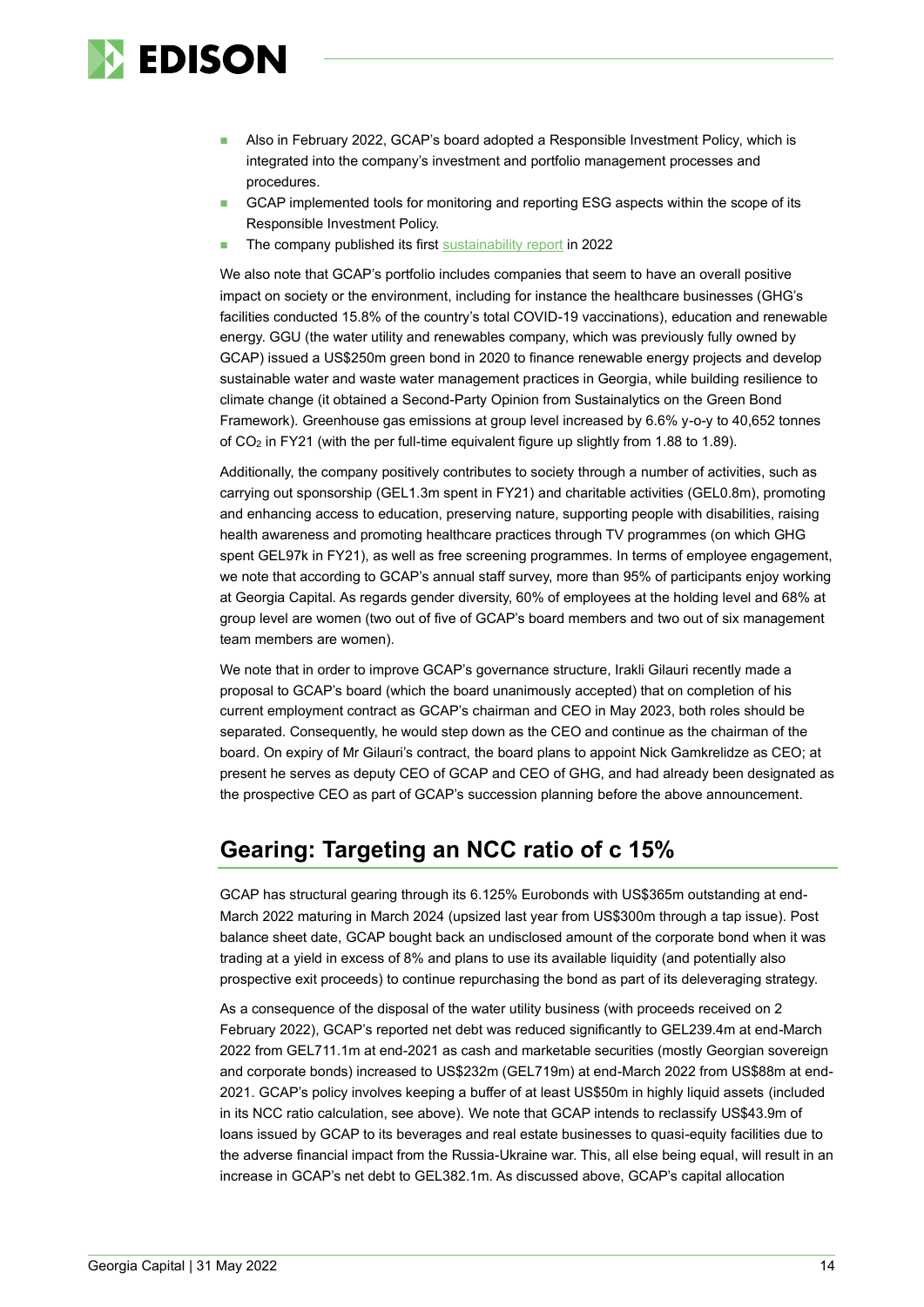

strategy will rely on the NCC ratio (with a target of c 15% by 2025); the NCC ratio's historical levels are presented in the chart on the front page.

# **Fees and charges: Attractive fee structure**

As GCAP is self-managed, there is no management or performance fee charged by an external investment manager. Nevertheless, the company incurs management expenses in the form of salaries and bonuses to its senior staff and management. At present, it has an internally targeted cap at 2% of GCAP's market capitalisation, which it was able to meet in the past with 1.7–1.8% in 2019–21. From 2024, GCAP will modify the target to a maximum of 0.75% of NAV, which is below the c 1.0–1.5% rate normally charged by most listed PE funds. GCAP's LTM management fee to end-March 2022 was c 1.0% of NAV and, after accounting for administrative expenses, its ongoing charges to NAV stood at 1.5%. This is somewhat below the average for its listed direct PE peers (see Exhibit 10 above).

Importantly, around 62% of its LTM management expenses (or c 0.6% of NAV) were share-based (ie non-cash) in the form of zero-cost options. Based on our discussion with the company, we understand that the maximum number of guaranteed and discretionary shares that can be awarded to the executive director and key senior managers in a given year are set out in five-year agreements (which were signed in 2018). In the past, GCAP secured the share awards entirely through buybacks and recently announced a US\$5.0m share repurchase program for this purpose (of which US\$1.5m has been spent to acquire 203k shares until 31 May 2022). Based on our conversation with management, we understand that together with the shares that are already in GCAP's management trust (a subset of treasury shares), this should cover awards over two years. Each award will vest over six (guaranteed) or four (discretionary) years. The share-based remuneration for other staff members is discretionary and has no particular limit, but we understand that it is a minor part of their remuneration. Consequently, we believe the above represents quite a cost-efficient, performance-based remuneration structure compared to standard PE industry terms (20% performance fee subject to an 8% hurdle rate).

# **Capital structure**

After the cancellation of shares repurchased to 31 May 2022, GCAP's share capital will consist of 45.6m shares. The shares are listed on the LSE premium listing segment. This includes some shares bought back to fulfil its equity-based compensation liabilities. GCAP's number of shares outstanding (excluding shares held in the management trust) stood at 45.1m at end-March 2022 (which does not account for the post balance sheet share repurchases).

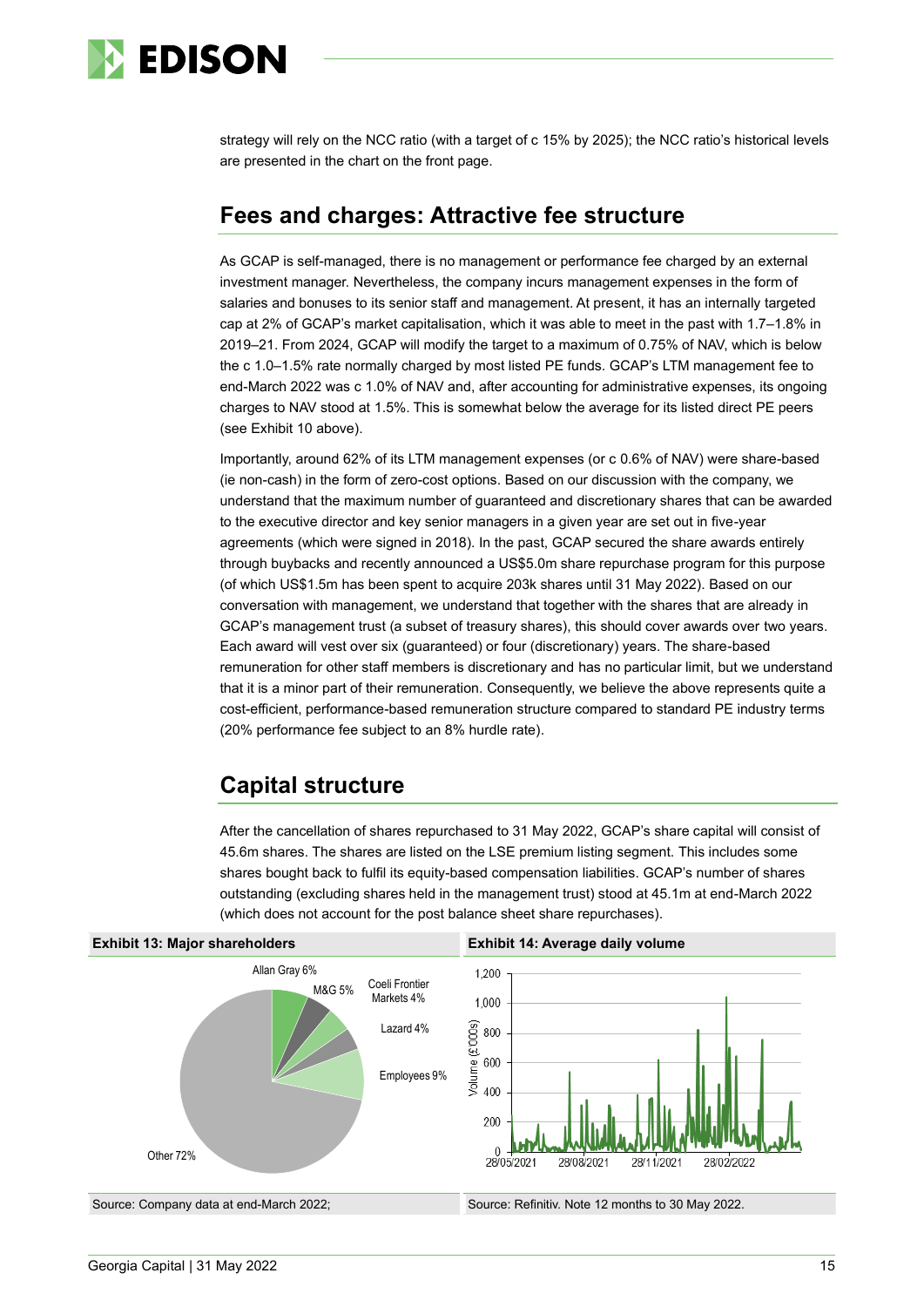

# **The board**

GCAP's management board consists of six directors, five of whom are independent. William Huyett resigned in June 2019 and was replaced by Maria Chatti-Gautier (March 2020). Caroline Brown did not stand for re-election at the 2022 AGM and ceased to be a board member on 20 May 2022. The five other directors were all appointed in February 2018.

**Irakli Gilauri** (chairman and CEO), formerly CEO of BGEO Group from 2011, has c 20 years of experience in corporate banking, investment and finance. Additionally, he brings a strong understanding of the Georgian economic, political (his brother Nika Gilauri was prime minister of Georgia in 2009–12) and cultural context.

**David Morrison** (chairman of the audit and valuation committee) is a lawyer focused on advising public companies in a transactional context (capital raisings, IPOs, M&A) with vast experience in corporate governance and compliance. He was a non-executive director of GHG and previously served as the senior independent non-executive director of BGEO Group (2011–18).

**Kim Bradley** (chairman of the investment committee), formerly an independent non-executive director of BGEO Group (2013–18), has experience in strategic consultancy as well as property and real estate investments (15 years at Goldman Sachs as a professional in the real estate division).

**Massimo Gesua' sive Salvadori** has an investment background and experience with international markets and strategy as a bank analyst covering financial stocks globally (at Odey Asset Management, a London-based hedge fund, from 2011). He worked as a management consultant at the London office of McKinsey and Co (2002–11), specialising in financial services.

**Jyrki Talvitie** (chairman of the nomination and the remuneration committees) has significant board experience, having served on more than 10 boards of both public and private companies in Georgia, Finland, Russia, Kazakhstan and Ukraine. He also has a deep understanding of regional context as well as the financial industry (with 30 years' experience in banks).

**Maria Chatti-Gautier** has a background in PE (over 25 years) and understanding of investment strategies, alongside her board experience (she has sat on the board of directors of more than 30 companies). She currently serves as partner of Trail Management, an independent Euro-Chinese PE investment firm.

| <b>Board member</b>           | Date of appointment | Remuneration in FY21 (US\$) Shareholdings at end-FY21* |           |
|-------------------------------|---------------------|--------------------------------------------------------|-----------|
| Irakli Gilauri                | February 2018       | N/A                                                    | 1,112,395 |
| David Morrison                | February 2018       | 201.626                                                | 66.368    |
| Massimo Gesua' sive Salvadori | February 2018       | 156.950                                                | 13.739    |
| Kim Bradley                   | February 2018       | 194.466                                                | 35,383    |
| Jyrki Talvitie                | February 2018       | 160.454                                                | 12.585    |
| Maria Chatti-Gautier          | March 2020          | 149.796                                                | 6,860     |

#### **Exhibit 15: GCAP's board of directors**

Source: Georgia Capital. Note: \*Excluding unvested and unexercised GCAP shares held under option through deferred share salary and discretionary deferred share compensation.